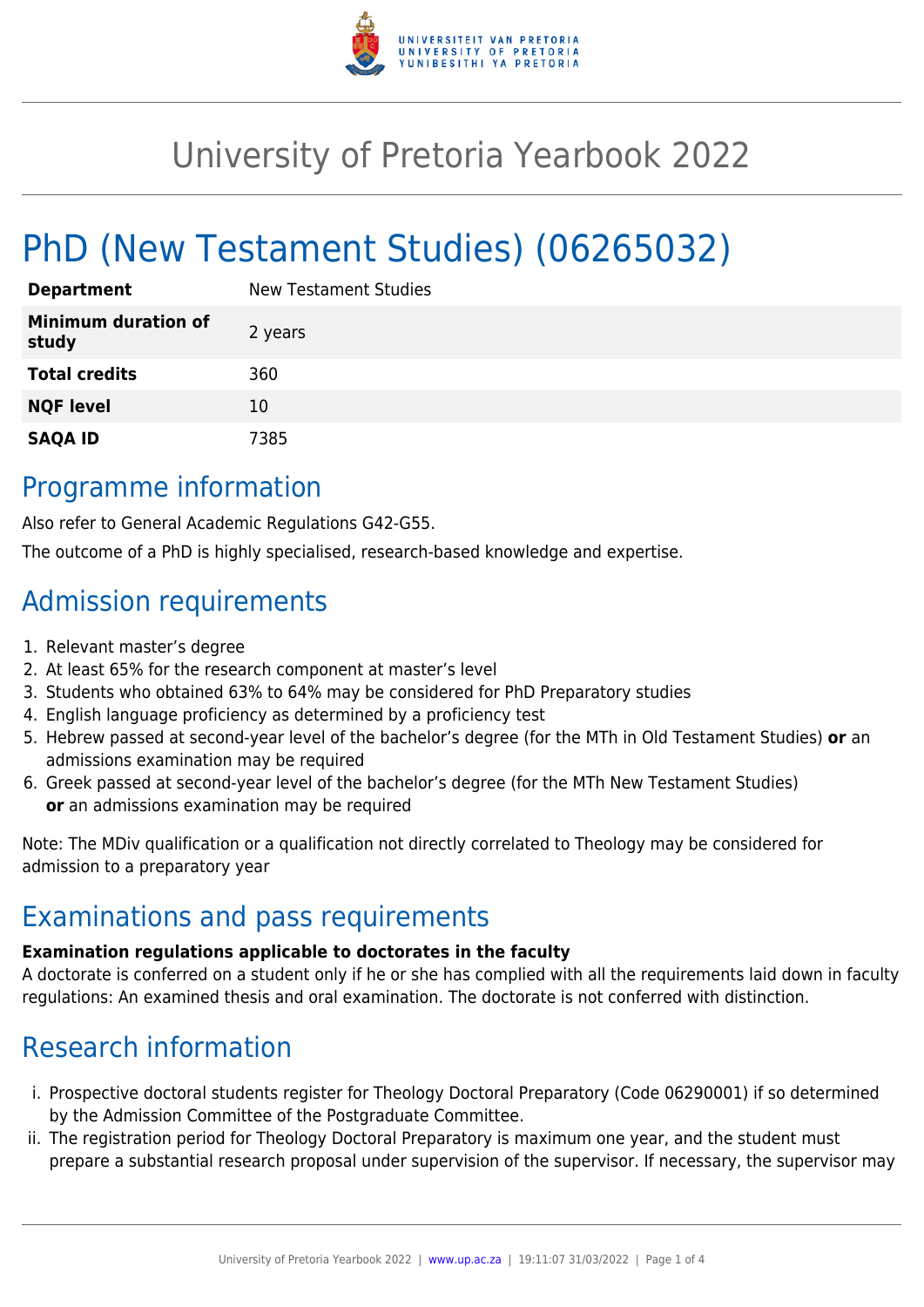

prescribe additional fundamental material (eg research methodology) which is essential for the preparation of the thesis, to be studied and assessed formally.

iii. Once the supervisor has completed the assessment to his or her satisfaction and the research proposal is recommended by the relevant head of department and approved by the Research and Ethics Committee of the Faculty of Theology, the student will be allowed to register for the appropriate doctoral programme.

Also refer to General Academic Regulation G51.

#### **Article for publication**

- Unless Senate, on the recommendation of the supervisor, decides otherwise, a student, before or on submission of a dissertation, must submit at least one draft article for publication in a recognised academic journal and in the case of a thesis, must submit proof of submission of an article issued by an accredited journal, to the Head: Student Administration.
- The draft or submitted article, should be based on the research that the student has conducted for the thesis and be approved by the supervisor if the supervisor is not a co-author.
- The supervisor shall be responsible for ensuring that the paper is taken through all the processes of revision and resubmission, as may be necessary. Conferment of the degree may be made subject to compliance with the stipulations of this regulation.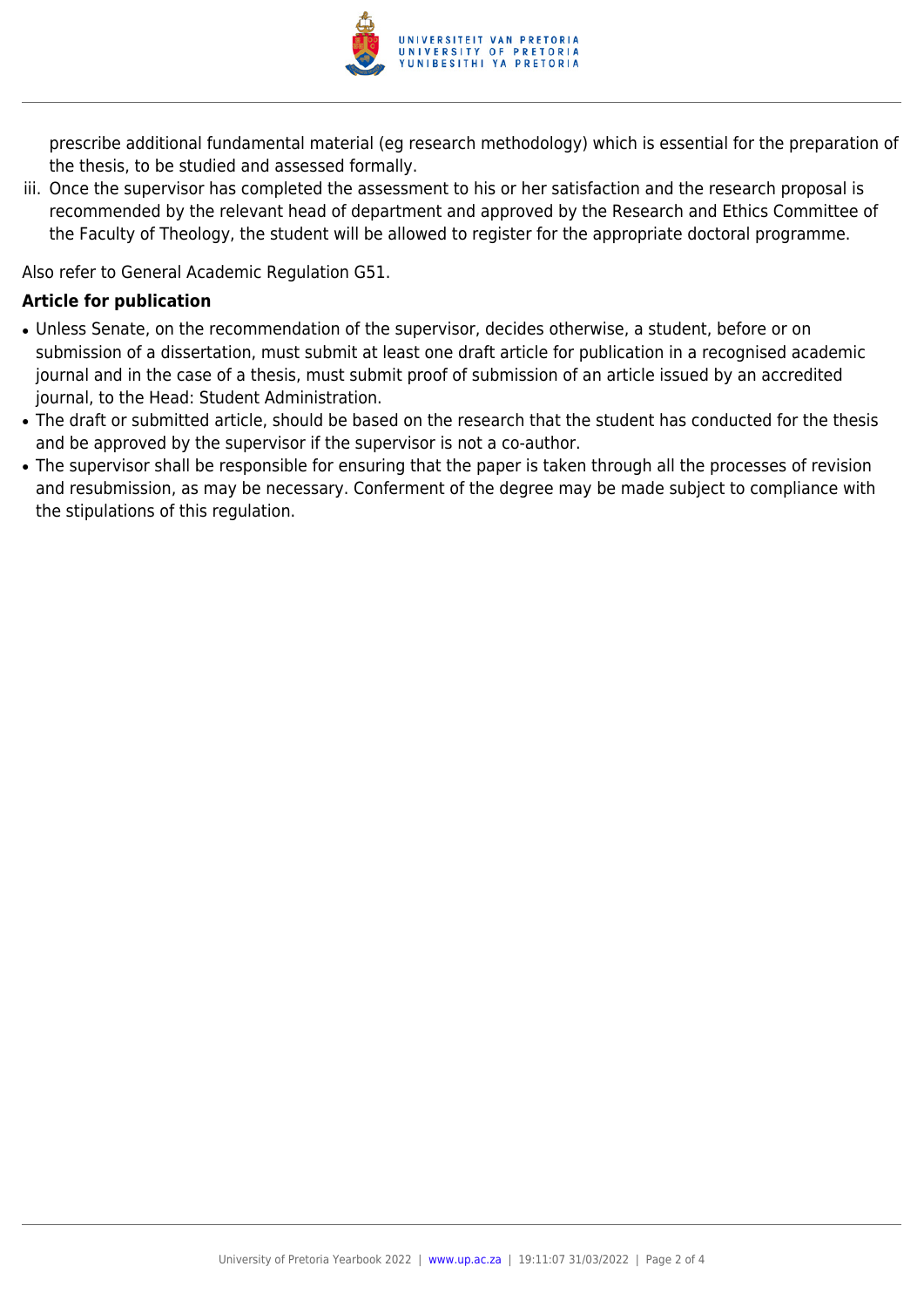

## Curriculum: Year 1

**Minimum credits: 360**

### **Core modules**

#### **Thesis: New Testament studies 980 (NTW 980)**

| <b>Module credits</b>         | 360.00                               |
|-------------------------------|--------------------------------------|
| <b>NQF Level</b><br>10        |                                      |
| <b>Prerequisites</b>          | No prerequisites.                    |
| <b>Language of tuition</b>    | Module is presented in English       |
| <b>Department</b>             | New Testament and Related Literature |
| <b>Period of presentation</b> | Year                                 |

#### **Module content**

A thesis based on independent research about an approved topic in the field of New Testament studies. The thesis has to make an original contribution to the field of the relevant discipline.